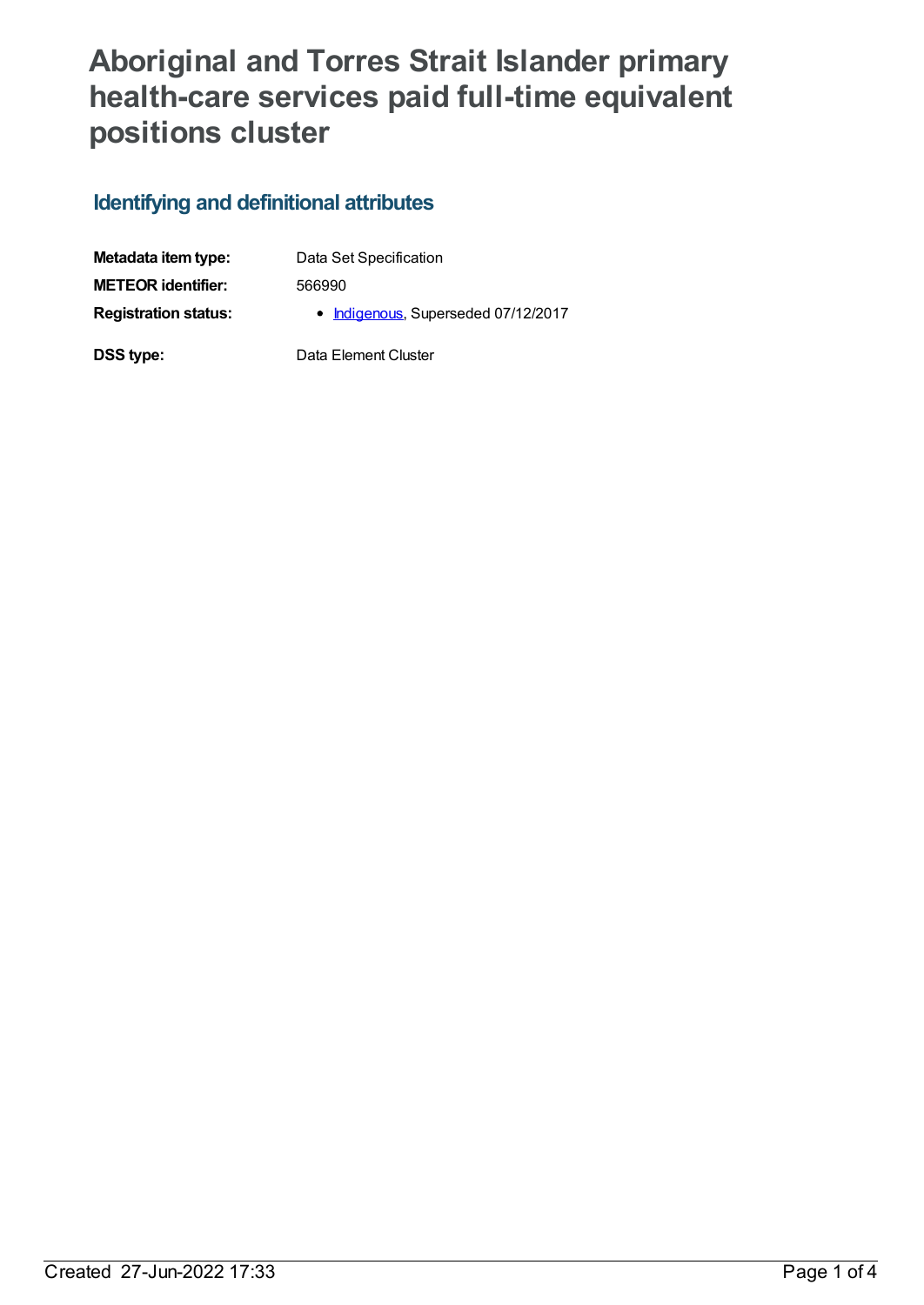**Scope:** The Aboriginal and Torres Strait Islander primary health-care services paid full-time equivalent positions cluster describes the number and type of full-time equivalent positions for which the Aboriginal and Torres Strait Islander primary health-care service paid wages, salaries and fees at the end of the reporting period.

> The full-time equivalent positions are further broken down by the Indigenous status of the workers, and both the Indigenous status and sex of Aboriginal and Torres Strait Islander health workers.

| Aboriginal and Torres Strait Islander primary health-care services paid full- |  |
|-------------------------------------------------------------------------------|--|
| time equivalent positions                                                     |  |

|                                                                           | <b>Aboriginal or</b><br><b>Torres Strait</b><br><b>Islander</b> | Non-<br>Indigenous | <b>Total</b> |
|---------------------------------------------------------------------------|-----------------------------------------------------------------|--------------------|--------------|
| CEOs/administrators/managers/supervisors                                  | N[NNN]                                                          | N[NNN]             | N[NNN]       |
| Aboriginal and Torres Strait Islander health<br>workers - Male            | N[NNN]                                                          | N[NNN]             | N[NNN]       |
| Aboriginal and Torres Strait Islander health<br>workers - Female          | N[NNN]                                                          | N[NNN]             | N[NNN]       |
| Doctors                                                                   | N[NNN]                                                          | N[NNN]             | N[NNN]       |
| Nurses                                                                    | N[NNN]                                                          | N[NNN]             | N[NNN]       |
| Substance misuse/drug and alcohol<br>workers                              | N[NNN]                                                          | N[NNN]             | N[NNN]       |
| Social and emotional wellbeing staff (please<br>specify)                  | N[NNN]                                                          | N[NNN]             | N[NNN]       |
| Medical specialists/other allied health<br>professionals (please specify) | N[NNN]                                                          | N[NNN]             | N[NNN]       |
| Dentists/dental therapists                                                | N[NNN]                                                          | N[NNN]             | N[NNN]       |
| Dental support workers (e.g. dental<br>assistants, dental technicians)    | N[NNN]                                                          | N[NNN]             | N[NNN]       |
| Sexual health workers                                                     | N[NNN]                                                          | N[NNN]             | N[NNN]       |
| <b>Traditional healers</b>                                                | N[NNN]                                                          | N[NNN]             | N[NNN]       |
| Environmental health workers                                              | N[NNN]                                                          | N[NNN]             | N[NNN]       |
| Drivers/field officers                                                    | N[NNN]                                                          | N[NNN]             | N[NNN]       |
| Administrative support workers (e.g.<br>secretaries, receptionists)       | N[NNN]                                                          | N[NNN]             | N[NNN]       |
| Accountants/bookkeepers                                                   | N[NNN]                                                          | N[NNN]             | N[NNN]       |
| Information systems/data staff                                            | N[NNN]                                                          | N[NNN]             | N[NNN]       |
| Trainers/educators                                                        | N[NNN]                                                          | N[NNN]             | N[NNN]       |
| Cleaners/cooks/gardeners                                                  | N[NNN]                                                          | N[NNN]             | N[NNN]       |
| Night watchman/security guard                                             | N[NNN]                                                          | N[NNN]             | N[NNN]       |
| Other staff (please specify)                                              | N[NNN]                                                          | N[NNN]             | N[NNN]       |

## **Collection and usage attributes**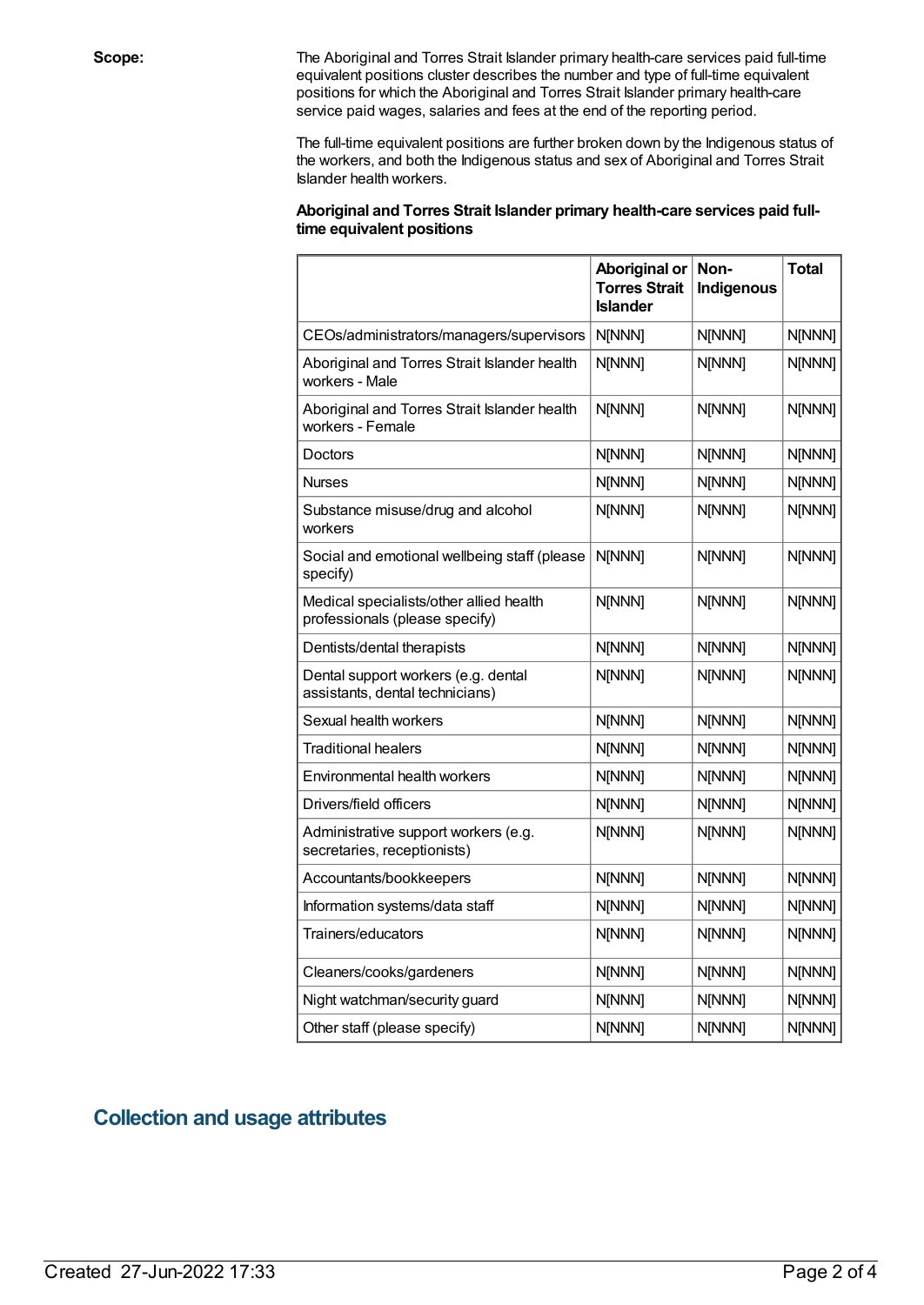| <b>Guide for use:</b>                                       | If 'full-time equivalent' positions are difficult to work out, show details of how often<br>each person works (e.g. a psychologist visits the service one morning session per<br>month).                                                                                                                                                                                                                     |  |  |  |  |
|-------------------------------------------------------------|--------------------------------------------------------------------------------------------------------------------------------------------------------------------------------------------------------------------------------------------------------------------------------------------------------------------------------------------------------------------------------------------------------------|--|--|--|--|
|                                                             | Inclusions:                                                                                                                                                                                                                                                                                                                                                                                                  |  |  |  |  |
|                                                             | • health and related administrative positions where the service pays the<br>wages/salary/fees through all sources of funding (e.g. Medicare, OATSIH,<br>State/Territory government health departments<br>• visiting health professionals where the service pays the wages/salary/fees<br>• short term and recurrent funded positions<br>• contract workers paid by the service (e.g. cleaners, accountants). |  |  |  |  |
|                                                             | Exclusions:                                                                                                                                                                                                                                                                                                                                                                                                  |  |  |  |  |
|                                                             | • Community development employment projects (CDEP) staff as they are<br>counted as workers not paid by the service<br>• visiting health professionals where payments are not made by the service as<br>they are counted as workers not paid by the service<br>• staff in other programs (e.g. housing, employment, HACC, child care).                                                                        |  |  |  |  |
| <b>Source and reference attributes</b>                      |                                                                                                                                                                                                                                                                                                                                                                                                              |  |  |  |  |
| <b>Submitting organisation:</b>                             | Australian Institute of Health and Welfare                                                                                                                                                                                                                                                                                                                                                                   |  |  |  |  |
| <b>Relational attributes</b>                                |                                                                                                                                                                                                                                                                                                                                                                                                              |  |  |  |  |
| <b>Related metadata</b><br>references:                      | Has been superseded by Aboriginal and Torres Strait Islander primary health-care<br>service paid full-time equivalent positions cluster                                                                                                                                                                                                                                                                      |  |  |  |  |
|                                                             | Indigenous, Standard 07/12/2017                                                                                                                                                                                                                                                                                                                                                                              |  |  |  |  |
|                                                             | Supersedes Aboriginal and Torres Strait Islander primary health-care services paid<br>full-time equivalent positions cluster                                                                                                                                                                                                                                                                                 |  |  |  |  |
|                                                             | • Indigenous, Superseded 07/12/2017                                                                                                                                                                                                                                                                                                                                                                          |  |  |  |  |
|                                                             | See also Aboriginal and Torres Strait Islander primary health-care services unpaid<br>full-time equivalent positions cluster                                                                                                                                                                                                                                                                                 |  |  |  |  |
|                                                             | • Indigenous, Superseded 07/12/2017                                                                                                                                                                                                                                                                                                                                                                          |  |  |  |  |
| <b>Implementation in Data Set</b><br><b>Specifications:</b> | Aboriginal and Torres Strait Islander primary health-care services<br><b>DSSIndigenous, Superseded 07/12/2017</b>                                                                                                                                                                                                                                                                                            |  |  |  |  |
|                                                             | Implementation start date: 01/06/2010                                                                                                                                                                                                                                                                                                                                                                        |  |  |  |  |
|                                                             | Implementation end date: 30/07/2011                                                                                                                                                                                                                                                                                                                                                                          |  |  |  |  |

**Metadata items in this Data Set Specification** Show more detail